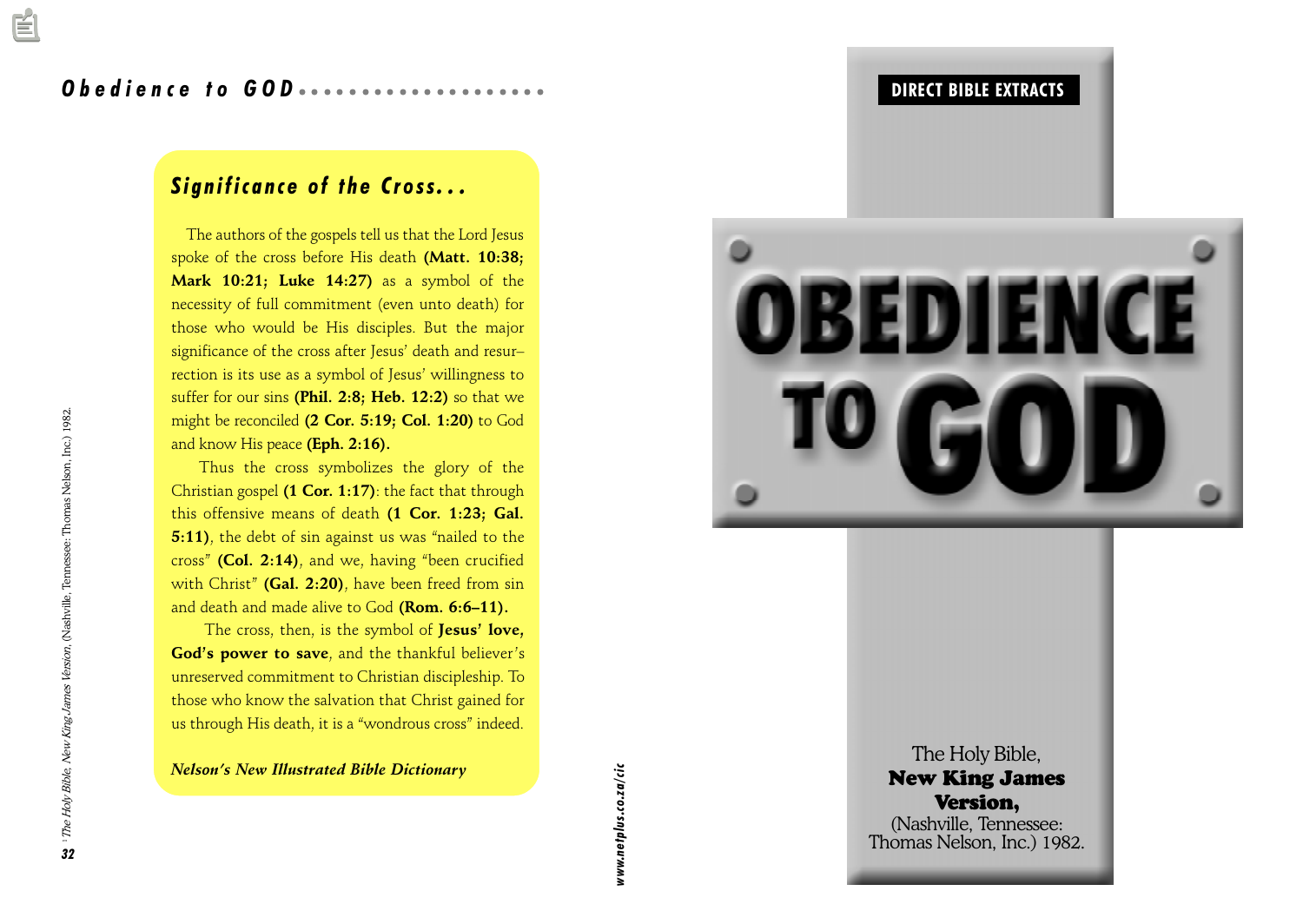This booklet has been compiled from the new<br>Topical Textbook, and the Bible extracts taken<br>from the references mentioned in the Bible. I hope that<br>this may become easier for you to find out His message relating Topical Textbook, and the Bible extracts taken from the references mentioned in the Bible. I hope that this may become easier for you to find out His message relating to this Topic directly from the Bible, and how you could apply this to your personal life according to the world around you and your own circumstances.

 *Believing* in the message and without doubt, one begins to realize how from the beginning of the Bible until the end, God does give us the same message, and no matter how we try to interpret it, the essence and core of our explanation comes directly from the His Word.

 We will miss out on the issues relating to these extracts but I trust that these extracts will lead you to further study these circumstances and story leading to these messages.

 This has been my Way of discovery, from my own personal decision to find out more about my Creator and what He wants of me. Through His Word He has revealed many insights that have excited me to keep searching for more, and this has now become a daily habit for me.

 Best wishes in your discovery, through your own and personal commitment!

Enjoy your Day! . . .through Jesus Christ our saviour!

Henrique Martins www.netplus.co.za/cic

©with permission of Logos Research Systems, Inc.

*commandments* (assuming  $(b)$ , and accentuating  $(a)$ ). Disobedience it describes as not hearing God's voice when he speaks (Ps. 81:11; Je. 7:24-28).

According to Scripture, God demands that his revelation be taken as a rule for man's whole life. Thus obedience to God is a concept broad enough to include the whole of biblical religion and morality. The Bible is insistent that isolated external acts of homage to God cannot make up for a lack of consistent obedience in heart and conduct (1 Sa. 15:22; cf. Je. 7:22f.).

The disobedience of Adam, the first representative man, and the perfect obedience of the second, Jesus Christ, are decisive factors in the destiny of everyone. Adam's lapse from obedience plunged mankind into guilt, condemnation and death (Rom. 5:19: 1 Cor. 15:22). Christ's unfailing obedience 'unto death' (Phil. 2:8;  $cf.$  Heb. 10:5-10) won righteousness (acceptance with God) and life (fellowship with God) for all who believe on him (Rom. 5:15-19).

In God's promulgation of the old covenant the emphasis was on obedience as his requirement if his people were to enjoy his favour (Ex. 19:5,  $etc.$ ). In his promise of the new covenant, however, the emphasis was on obedience as his gift to them, in order that they might enjoy his favour (Je. 31:33; 32:40; cf. Ezk. 36:26f.; 37:23-26).

Faith in the gospel, and in Jesus Christ, is obedience (Acts 6:7; Rom. 6:17; Heb. 5:9; 1 Pet. 1:22), for God commands it (cf. Jn. 6:29; 1 Jn. 3:23). Unbelief is disobedience (Rom. 10:16; 2 Thes. 1:8; 1 Pet. 2:8; 3:1; 4:17). A life of obedience to God is the fruit of faith (cf. what is said of Abraham, Gn. 22:18; Heb. 11:8, 17ff.; Jas. 2:21ff.).

Christian obedience means imitating God in holiness (1 Pet. 1:15f.) and Christ in humility and love (Jn. 13:14f., 34f.; Phil. 2:5ff.; Eph. 4:32- 5:2). It springs from gratitude for grace received (Rom. 12:1f.), not from the desire to gain merit and to justify oneself in God's sight. Indeed, lawkeeping from the latter motive is not obedience to God, but its opposite (Rom. 9:31-10:3).

Obedience to divinely-established authority in the family (Eph. 5:22; 6:1ff.; cf. 2 Tim. 3:2), in the church (Phil. 2:12; Heb., and in the state  $(Mt. 22:21; Rom. 13:1ff.; 1 Pet. 2:13ff.; Tit. 3:1),$  is part of the Christian's obedience to God. When claims clash, however, he must be ready to disobey men in order not to disobey God (cf. Acts 5:29). BIBLIOGRAPHY. W. Mundle, NIDNTT 2, pp. 172-180. from "New Bible Dictionary"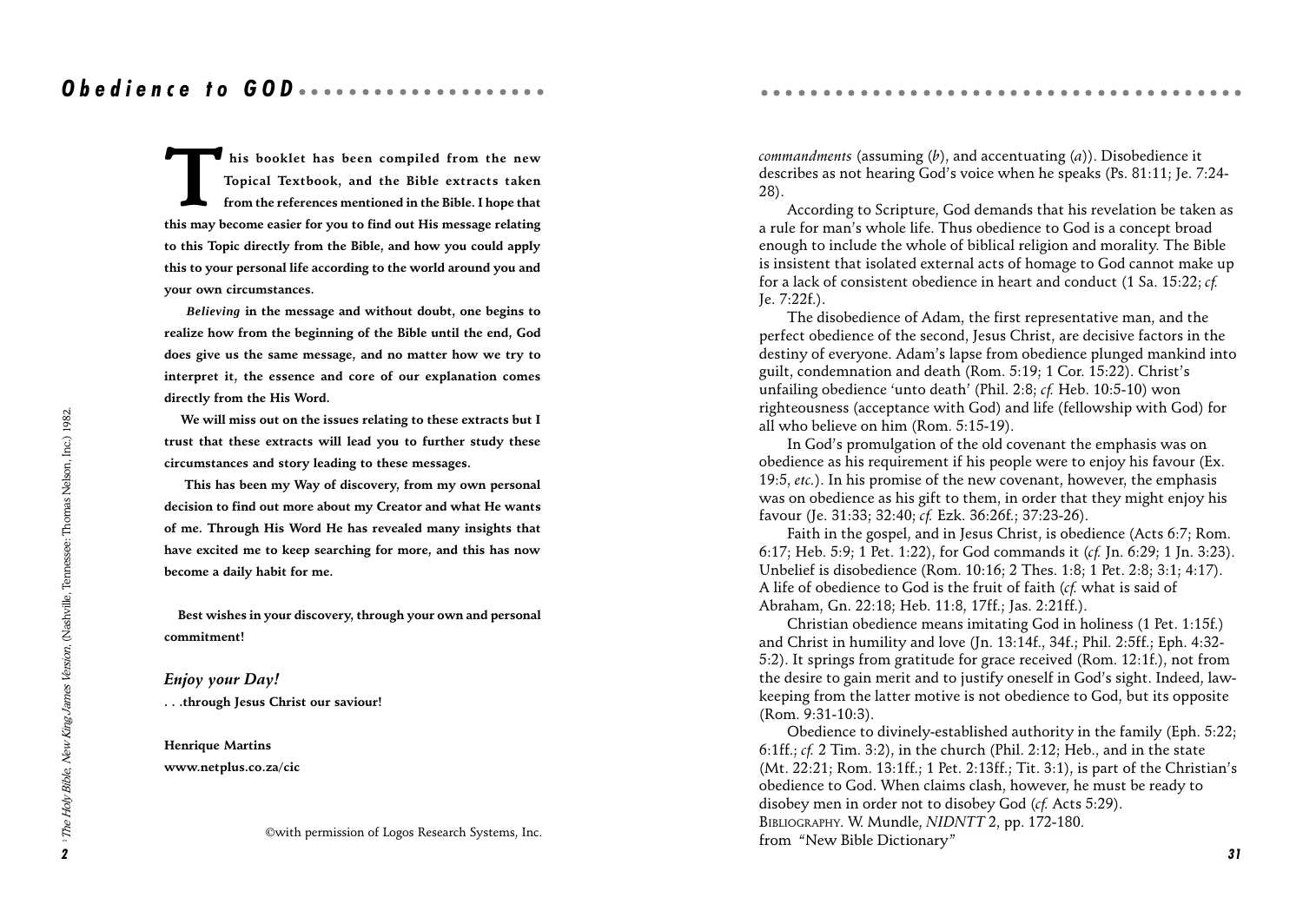### Zacharias & co.

#### Luke  $1:6$

 $^6$  And they were both righteous before God, walking in all the commandments and ordinances of the Lord blameless.

### Paul

Acts  $26.19$ <sup>19</sup> "Therefore, King Agrippa, I was not disobedient to the heavenly vision,

### Saints of Rome

Romans 16:19

<sup>19</sup> For your obedience has become known to all. Therefore I am glad on your behalf; but I want you to be wise in what is good, and simple concerning evil.

**OBEDIENCE**. The Heb. verb translated 'obey' in EVV is sûaµmaÕ b $\rm ^e$ , lit. 'hearken to'. The verb used in  $\rm LXX$  and the NT is hypakouo $\rm \mu$ (noun, hypakoeµ; adjective, hypeµkoos), a compound of akouoµ, which also means 'hear'. hypakouo $\mu$  means literally 'hear under'. The NT also uses esakouo $\mu$  (1 Cor. 14:21), lit. 'hear *into'*, peithomai, and peitharcheo $\mu$  (Tit. 3:1). The two latter words express respectively the ideas of yielding to persuasion and submitting to authority. The idea of obedience which this vocabulary suggests is of a hearing that takes place under the authority or influence of the speaker, and that leads into compliance with his requests.

For obedience to be due to a person, he must:  $(a)$  have a right to command, and  $(b)$  be able to make known his requirements. Man's duty to obey his Maker thus presupposes: (a) God's Lordship, and (b) his revelation. The OT habitually describes obedience to God as obeying (hearing) either his voice (accentuating  $(b)$ ) or his

### Obedience to God. from New Topical Textbook

1. Commanded. De 13:4.

aaaaaaaaaaaaaaaaaaaaaaaaaaaaaaaaaa aaaaa

- Without faith, is impossible. Heb 11:6.
- 3. Includes
	- a. Obeying his voice. Ex 19:5; Jer 7:23.
	- b. Obeying his law. De 11:27; Isa 42:24.
	- c. Obeying Christ. Ex 23:21; 2Co 10:5.
	- d. Obeying the gospel. Ro 1:5; 6:17; 10:16,17.
	- e. Keeping his commandments. Ec 12:13.
	- f. Submission to higher powers. Ro 13:1.
- 4. Better than sacrifice. **1Sa 15:22.**
- 5. Justification obtained by that of Christ.  $Ro. 5:19.$
- 6. Christ, an example of. Mt 3:15; Joh 15:20; Php 2:5-8; Heb 5:8.
- 7. Angels engaged in. Ps 103:20.
- A characteristic of saints. **1Pe 1:14.**
- 9. Saints elected to. **1Pe 1:2.**
- 10. Obligations to. Ac 4:19,20; 5:29.
- 11. Exhortations to. Jer 26:13; 38:20.
- 12. Should be
	- a. From the heart. De 11:13; Ro 6:17.
	- b. With willingness. Ps 18:44; Isa 1:19.
	- c. Unreserved. Jos 22:2,3.
	- d. Undeviating. De 28:14.
	- e. Constant. Php 2:12.
- 13. Resolve upon. Ex 24:7; Jos 24:24.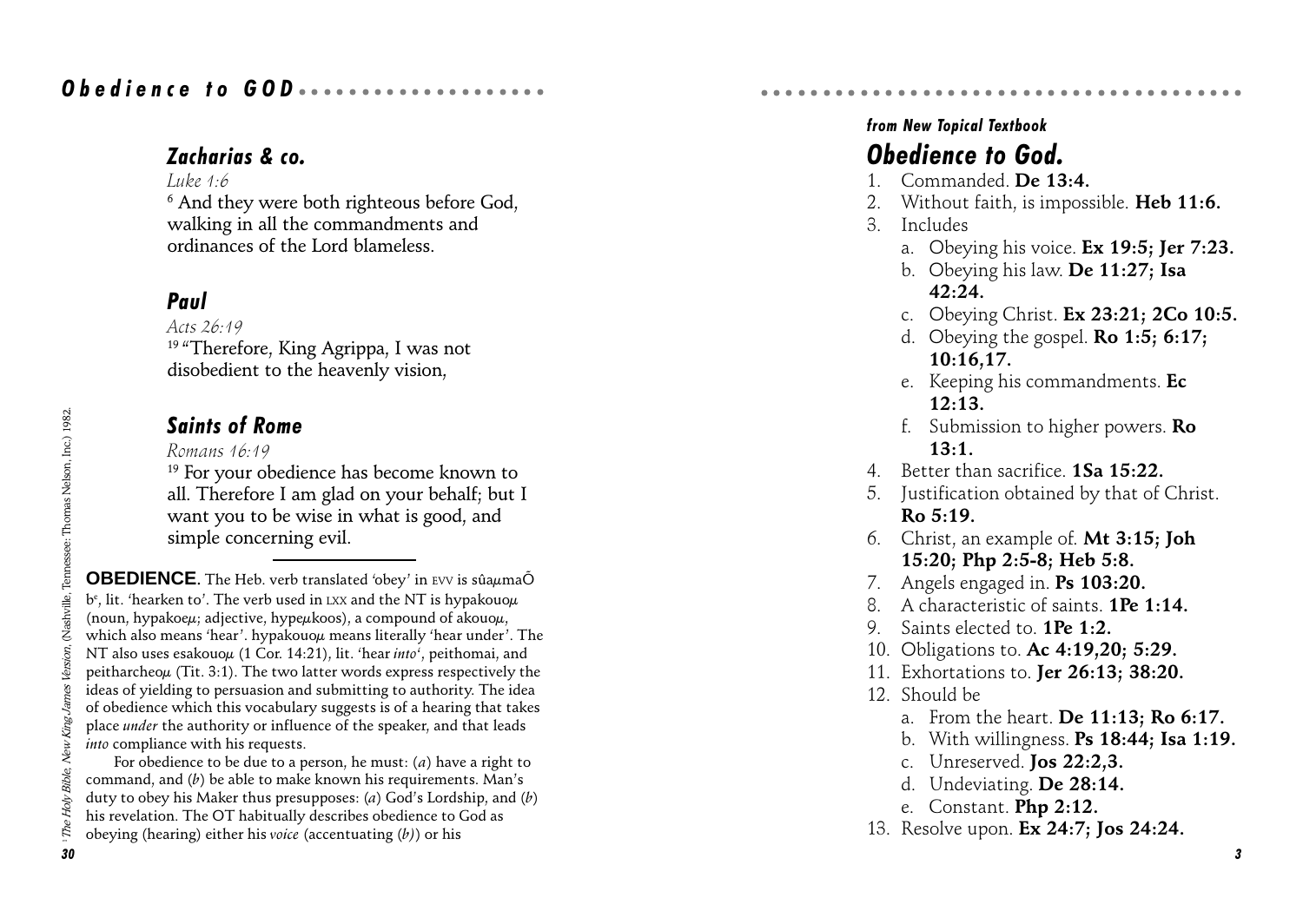14. Confess your failure in. Da 9:10. 15. Prepare the heart for. 1Sa 7:3; Ezr 7:10. 16. Pray to be taught. Ps 119:35; 143:10. 17. Promises to. Ex 23:22; 1Sa 12:14; Isa 1:19; Jer 7:23. 18. To be universal in the latter days. Da 7:27. 19. Blessedness of. De 11:27; 28:1-13; Lu 11:28; Jas 1:25. 20. The wicked refuse. Ex 5:2: Ne 9:17. 21. Punishment of refusing. De 11:28; 28:15- 68; Jos 5:6; Isa 1:20. 22. Exemplified a. Noah  $Ge 6:22$ . b. Abram. Ge 12:1-4; Heb 11:8; Ge 22:3,12. c. Israelites. Ex 12:28; 24:7. d. Caleb &c.  $\text{Nu}$  32:12. e. Asa. 1Ki 15:11. Elijah. **1Ki 17:5.** g. Hezekiah. 2Ki 18:6. h. Josiah. 2Ki 22:2. i. David. Ps 119:106. j. Zerubbabel. Hag 1:12. k. Joseph. Mt 1:24. l. Wise men. Mt 2:12. m. Zacharias &c. **Lu 1:6.** n. Paul. Ac 26:19. o. Saints of Rome. Ro 16:19.

### David

Psalm 119:106 106 I have sworn and confirmed That I will keep Your righteous judgments.

aaaaaaaaaaaaaaaaaaaaaaaaaaaaaaaaaa aaaaa

### Zerubbabel

#### Haggai 1:12

<sup>12</sup> Then Zerubbabel the son of Shealtiel, and Joshua the son of Jehozadak, the high priest, with all the remnant of the people, obeyed the voice of the LORD their God, and the words of Haggai the prophet, as the LORD their God had sent him; and the people feared the presence of the LORD.

### Joseph

#### Matthew 1:24

<sup>24</sup> Then Joseph, being aroused from sleep, did as the angel of the Lord commanded him and took to him his wife,

### Wise men

#### Matthew 2:42

 $12$  Then, being divinely warned in a dream that they should not return to Herod, they departed for their own country another way.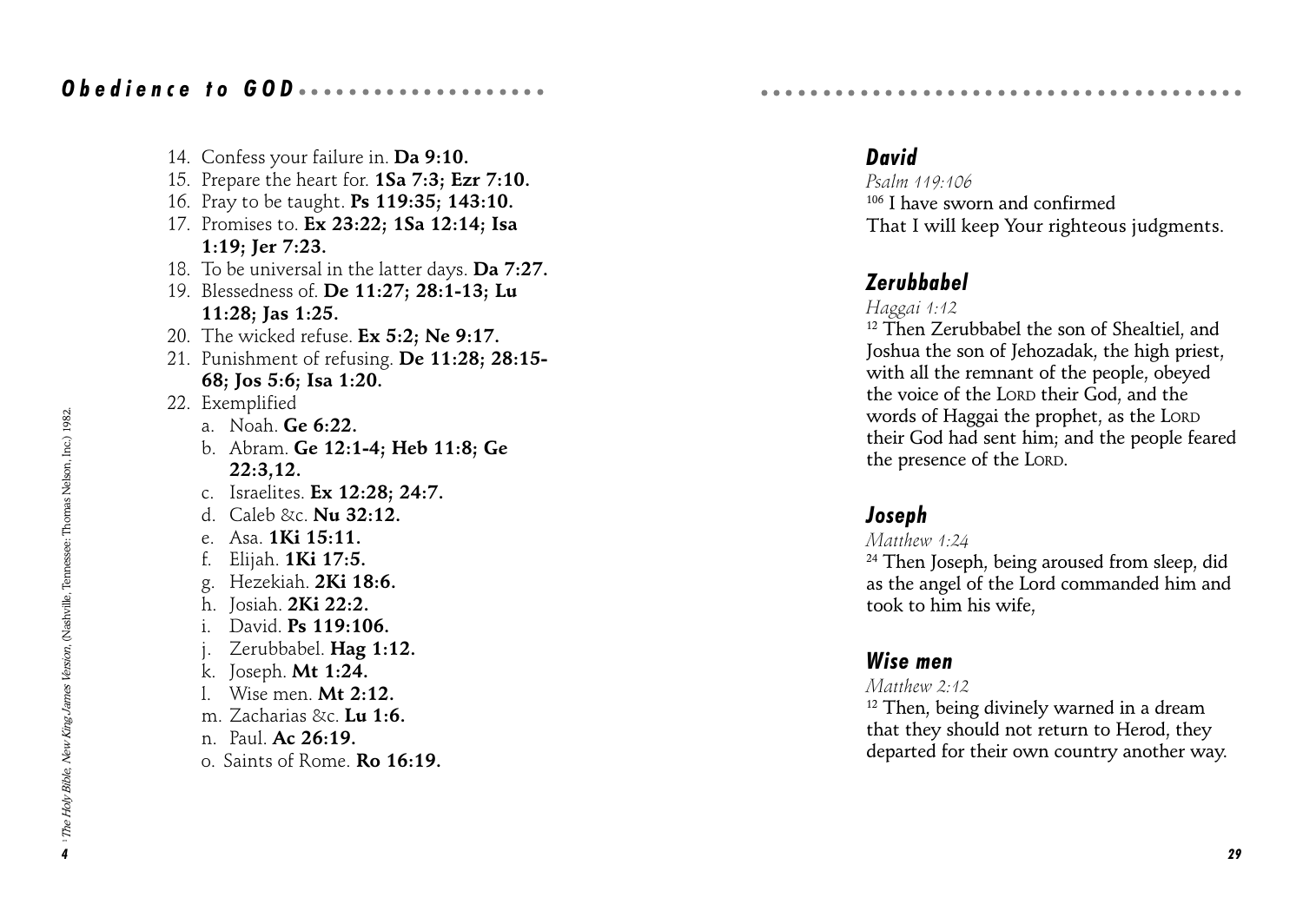### Caleb & co.

Numbers 32:12  $12$  'except Caleb the son of Jephunneh, the Kenizzite, and Joshua the son of Nun, for they have wholly followed the LORD.

### Asa

1 Kings 15:11  $11$  Asa did what was right in the eyes of the LORD, as *did* his father David.

### Elijah

1 Kings 17:5  $^5$  So he went and did according to the word of the LORD, for he went and stayed by the Brook Cherith, which flows into the Jordan.

### Hezekiah

2 Kings 18:6

 $^{\rm 6}$  For he held fast to the LORD; he did not depart from following Him, but kept His commandments, which the LORD had commanded Moses.

### Josiah

2 Kings 22:2

 $^{\rm 2}$  And he did w*hat was* right in the sight of the LORD, and walked in all the ways of his father David; he did not turn aside to the right hand or to the left.

### Commanded

#### Deuteronomy 13:4

<sup>4</sup> "You shall walk after the Lor. your God and fear Him, and keep His commandments and obey His voice, and you shall serve Him and hold fast to Him.

### Without faith, is impossible

aaaaaaaaaaaaaaaaaaaaaaaaaaaaaaaaaa aaaaa

#### Hebrews 11:6

 $^6$  But without faith *it is* impossible to please Him, for he who comes to God must believe that He is, and that He is a rewarder of those who diligently seek Him.

# Includes...

### ...Obeying his voice

#### Exodus 19:5

 $^{\rm 5}$  'Now therefore, if you will indeed obey My voice and keep My covenant, then you shall be a special treasure to Me above all people; for all the earth is Mine.

#### Jeremiah 7:23

 $23$  "But this is what I commanded them. saying, Obey My voice, and I will be your God, and you shall be My people. And walk in all the ways that I have commanded you, that it may be well with you.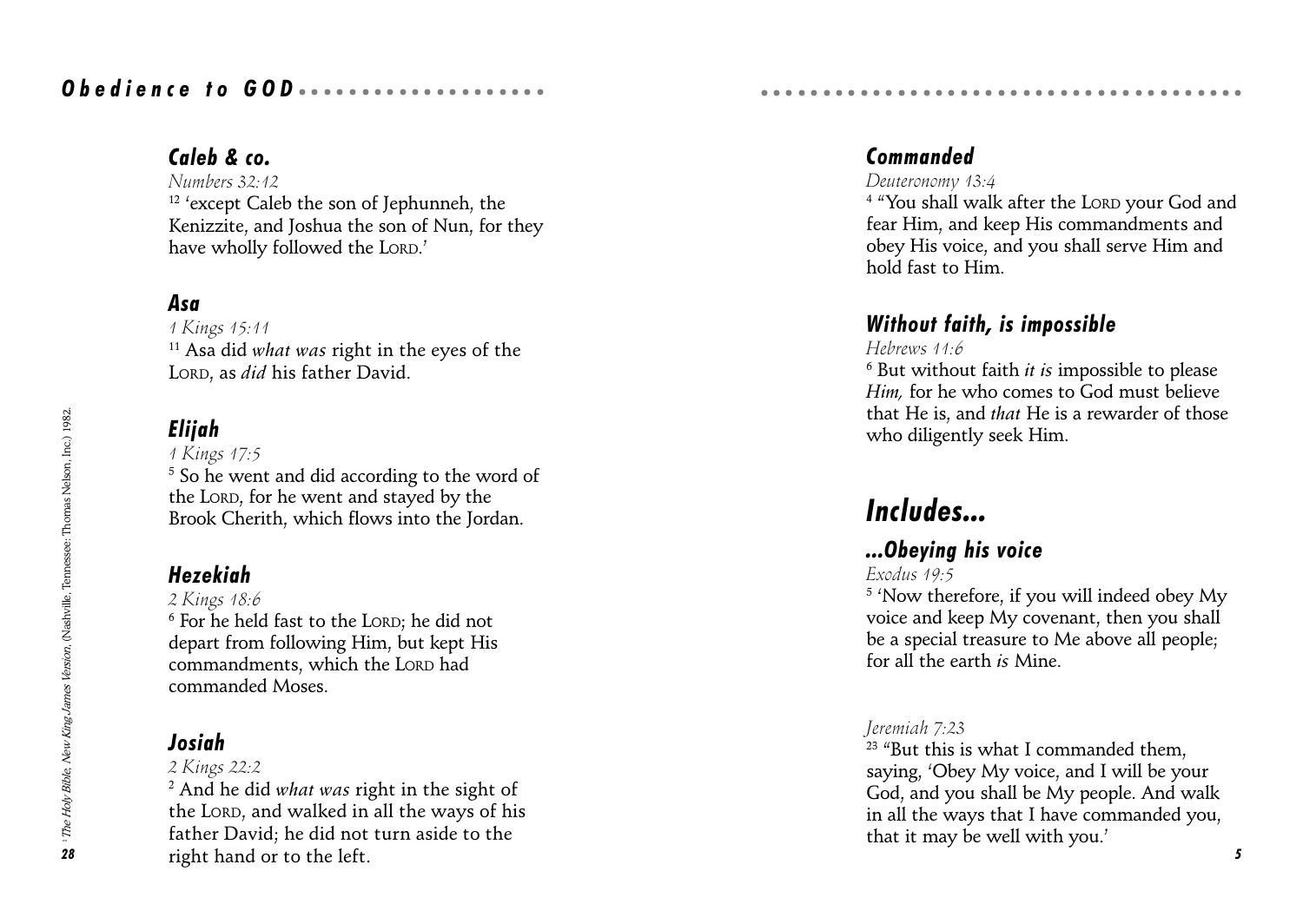### ...Obeying his law

Deuteronomy 11:27  $27$  "the blessing, if you obey the commandments of the LORD your God which I command you today;

#### Isaiah 42:24

<sup>24</sup> Who gave Jacob for plunder, and Israel to the robbers? Was it not the LORD, He against whom we have sinned? For they would not walk in His ways, Nor were they obedient to His law.

### ...Obeying Christ

Exodus 23:21

<sup>21</sup> "Beware of Him and obey His voice; do not provoke Him, for He will not pardon your transgressions; for My name is in Him.

#### 2 Corinthians 10:5

 $^5$  casting down arguments and every high thing that exalts itself against the knowledge of God, bringing every thought into captivity to the obedience of Christ,

### ...Obeying the gospel

Romans 1:5 <sup>5</sup> Through Him we have received grace and apostleship for obedience to the faith among all nations for His name, 27 and 2012 12:00 and 27 and 27 and 27 and 27 and 27 and 27 and 27 and 27 and 27 and 27

#### Hebrews 11:8

 $^{\rm 8}$  By faith Abraham obeyed when he was called to go out to the place which he would receive as an inheritance. And he went out, not knowing where he was going.

aaaaaaaaaaaaaaaaaaaaaaaaaaaaaaaaaa aaaaa

#### Genesis 22:3,12

<sup>3</sup> So Abraham rose early in the morning and saddled his donkey, and took two of his young men with him, and Isaac his son; and he split the wood for the burnt offering, and arose and went to the place of which God had told him. <sup>12</sup> And He said, "Do not lay your hand on the lad, or do anything to him; for now I know that you fear God, since you have not withheld your son, your only son, from Me.

### Isaraelites

#### Exodus 12:28

<sup>28</sup> Then the children of Israel went away and did so; just as the LORD had commanded Moses and Aaron, so they did.

#### Exodus 24:7

7 Then he took the Book of the Covenant and read in the hearing of the people. And they said, "All that the LORD has said we will do, and be obedient."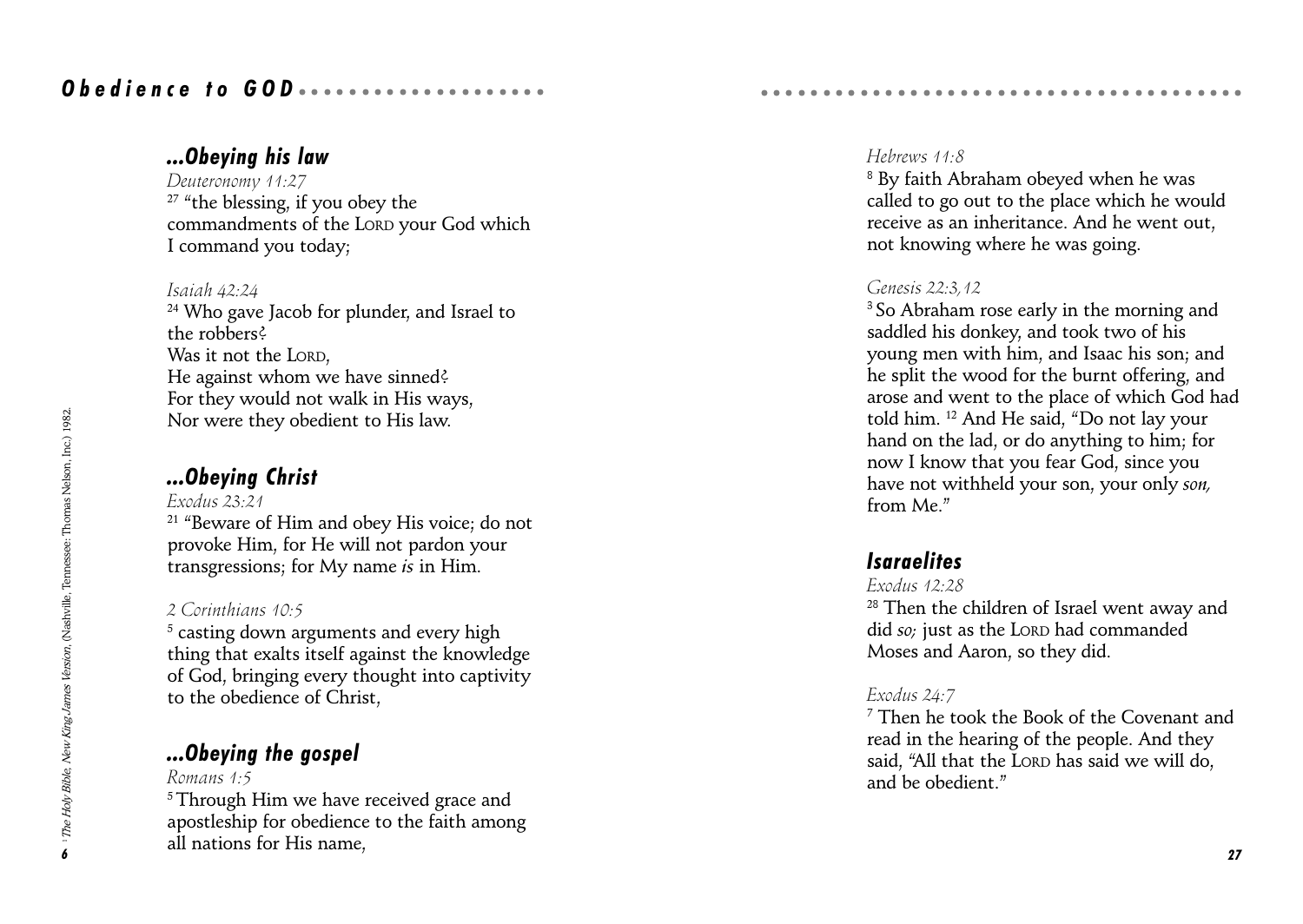Isaiah 1:20 <sup>20</sup> But if you refuse and rebel. You shall be devoured by the sword": For the mouth of the LORD has spoken.

## Exemplified...

### ...Noah

Genesis 6:22 <sup>22</sup> Thus Noah did; according to all that God commanded him, so he did.

### ...Abram

Genesis 12:1-4 Now the LORD had said to Abram: <sup>1</sup> "Get out of your country, From your family And from your father's house, To a land that I will show you.  $^2$  I will make you a great nation; I will bless you And make your name great; And you shall be a blessing. 3 I will bless those who bless you, And I will curse him who curses you; And in you all the families of the earth shall be blessed." 4 So Abram departed as the LORD had spoken to him, and Lot went with him. And Abram was seventy-five years old when he departed from Haran.

#### Romans 6:17

 $17$  But God be thanked that *though* you were slaves of sin, yet you obeyed from the heart that form of doctrine to which you were delivered.

aaaaaaaaaaaaaaaaaaaaaaaaaaaaaaaaaa aaaaa

#### Romans 10:16,17

<sup>16</sup> But they have not all obeyed the gospel. For Isaiah says, "Lord, who has believed our report?"  $17$  So then faith *comes* by hearing, and hearing by the word of God.

### ...Keeping his commandments

Ecclesiastes 12:13 <sup>13</sup> Let us hear the conclusion of the whole matter: Fear God and keep His commandments, For this is man's all.

### ...Submission to higher powers

Romans 13:1

 $^{\rm 1}$  Let every soul be subject to the governing authorities. For there is no authority except from God, and the authorities that exist are appointed by God.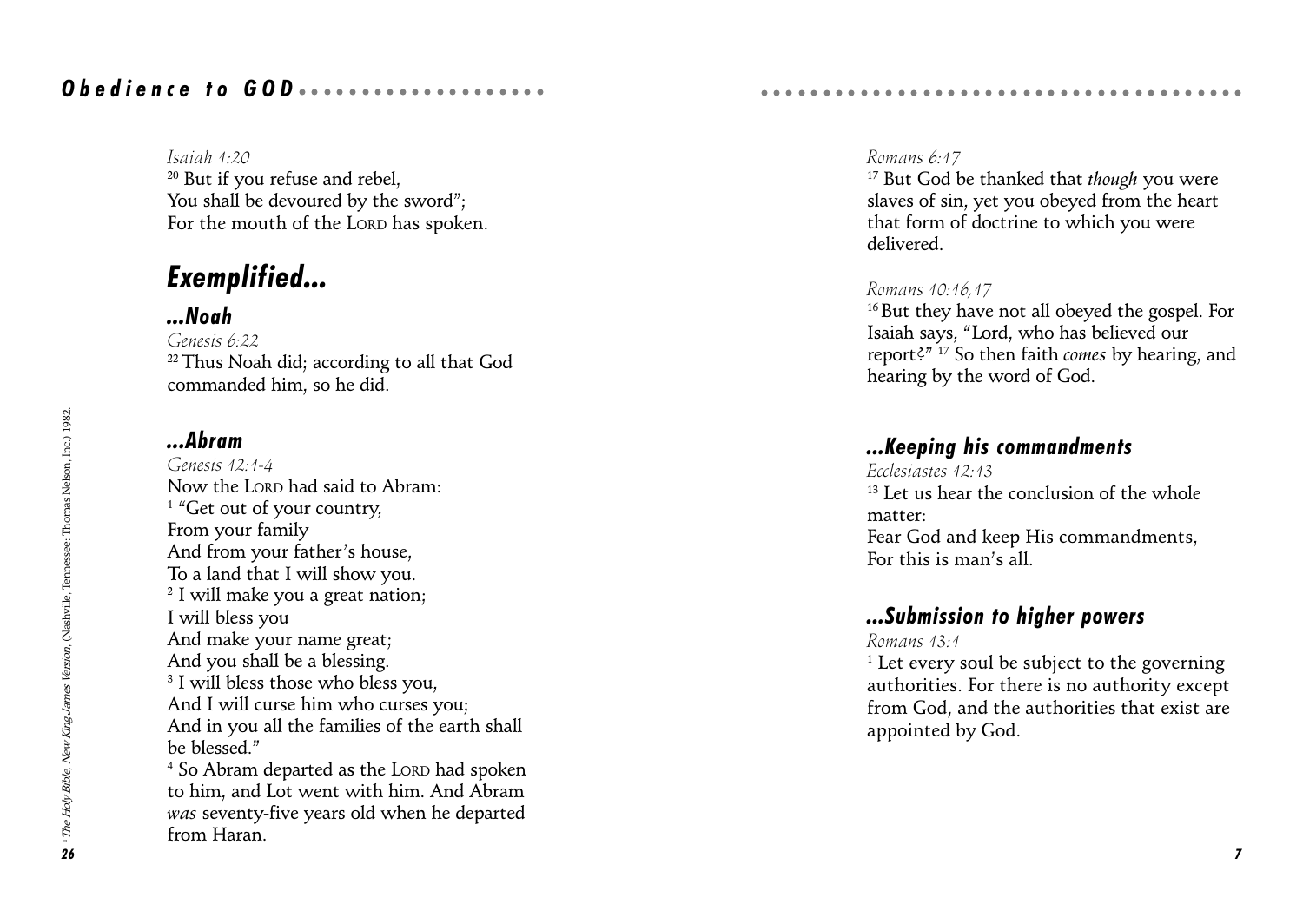### Better than sacrifice

1 Samuel 15:22 22 Then Samuel said:  $^{\text{\tiny{1}}}$  "Has the Lord *as great* delight in burnt offerings and sacrifices, As in obeying the voice of the LORD? Behold, to obey is better than sacrifice, And to heed than the fat of rams.

### Justification obtained by that of Christ

Romans 5:19

 $19$  For as by one man's disobedience many were made sinners, so also by one Man's obedience many will be made righteous.

### Christ, an example of

Matthew 3:15 <sup>15</sup> But Jesus answered and said to him, "Permit *it to be so now*, for thus it is fitting for us to fulfill all righteousness. Then he allowed Him.

#### John 15:20

<sup>20</sup> "Remember the word that I said to you, 'A servant is not greater than his master.' If they persecuted Me, they will also persecute you. If they kept My word, they will keep yours also.

those nations you shall find no rest, nor shall the sole of your foot have a resting place; but there the LORD will give you a trembling heart, failing eyes, and anguish of soul. <sup>66</sup> "Your life shall hang in doubt before you; you shall fear day and night, and have no assurance of life.  $67$  "In the morning you shall say, 'Oh, that it were evening!' And at evening you shall say, Oh, that it were morning!' because of the fear which terrifies your heart, and because of the sight which your eyes see. <sup>68</sup> "And the LORD will take you back to Egypt in ships, by the way of which I said to you, You shall never see it again. And there you shall be offered for sale to your enemies as male and female slaves, but no one will buy you.

aaaaaaaaaaaaaaaaaaaaaaaaaaaaaaaaaa aaaaa

#### Joshua 5:6

 $^{\rm 6}$  For the children of Israel walked forty years in the wilderness, till all the people who were men of war, who came out of Egypt, were consumed, because they did not obey the voice of the LORD-to whom the LORD swore that He would not show them the land which the LORD had sworn to their fathers that He would give us, "a land flowing with milk and honey."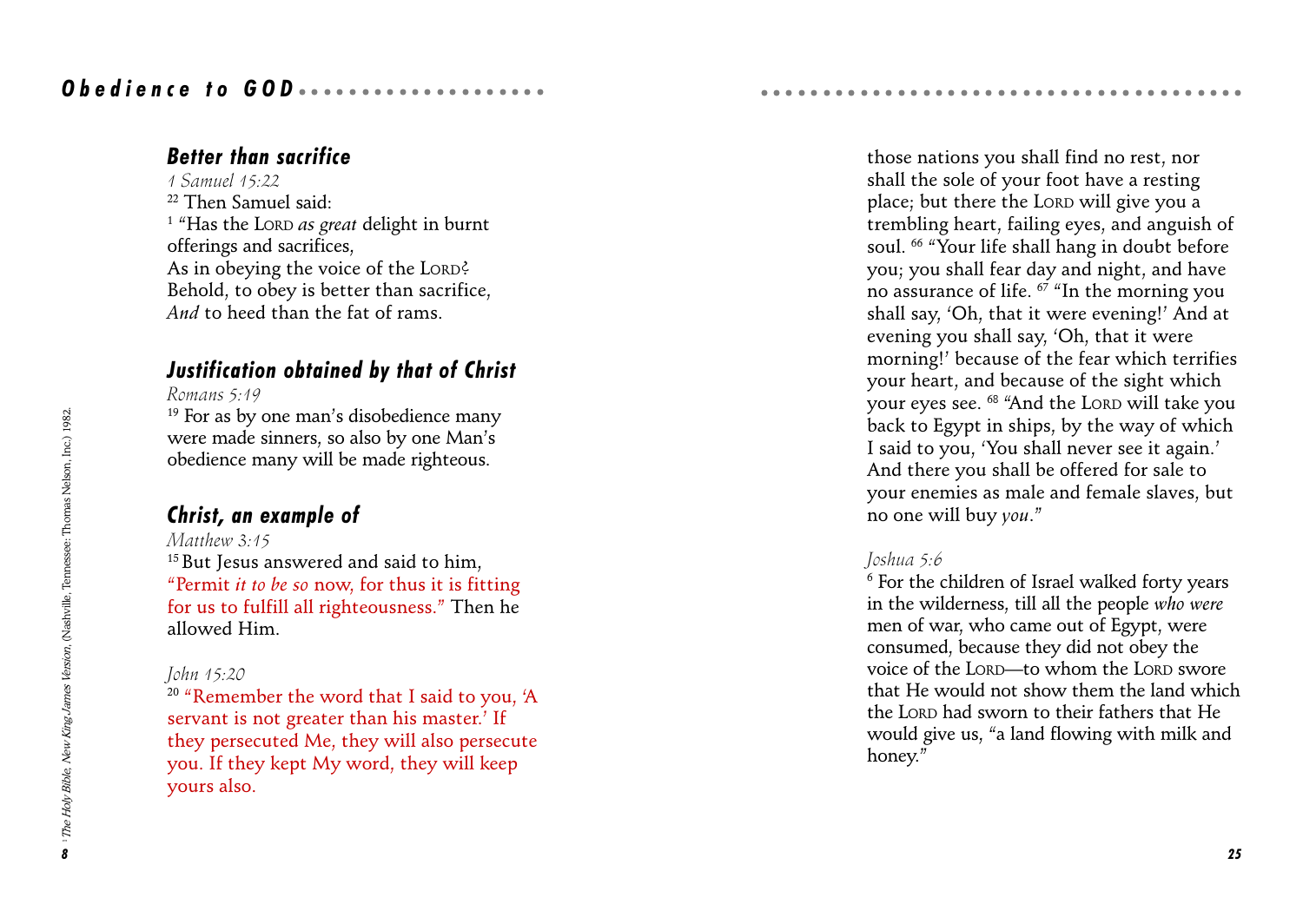of everything in the siege and desperate straits in which your enemy shall distress you at all your gates.

<sup>58</sup> "If you do not carefully observe all the words of this law that are written in this book, that you may fear this glorious and awesome name, THE LORD YOUR GOD, 59 then the LORD will bring upon you and your descendants extraordinary plagues-great and prolonged plagues—and serious and prolonged sicknesses. 60 Moreover He will bring back on you all the diseases of Egypt, of which you were afraid, and they shall cling to you. <sup>61</sup> "Also every sickness and every plague, which is not written in this Book of the Law, will the LORD bring upon you until you are destroyed. 62 You shall be left few in number, whereas you were as the stars of heaven in multitude, because you would not obey the voice of the LORD your God. <sup>63</sup> "And it shall be, *that* just as the LORD rejoiced over you to do you good and multiply you, so the LORD will rejoice over you to destroy you and bring you to nothing; and you shall be plucked from off the land which you go to possess.  $64$  "Then the LORD will scatter you among all peoples, from one end of the earth to the other, and there you shall serve other gods, which neither you nor your fathers have known—wood and stone. <sup>65</sup> "And among

#### Philippians 2:5-8

5 Let this mind be in you which was also in Christ Jesus, 6 who, being in the form of God, did not consider it robbery to be equal with God,  $^7$  but made Himself of no reputation, taking the form of a bondservant, and coming in the likeness of men. 8 And being found in appearance as a man, He humbled Himself and became obedient to the point of death, even the death of the cross.

aaaaaaaaaaaaaaaaaaaaaaaaaaaaaaaaaa aaaaa

#### Hebrews 5:8

 $^{\rm 8}$  though He was a Son,  $\it{yet}$  He learned obedience by the things which He suffered.

### Angels engaged in

Psalm 103:20 20 Bless the LORD, you His angels, Who excel in strength, who do His word, Heeding the voice of His word.

### A characteristic of saints

#### 1 Peter 1:14

14 as obedient children, not conforming yourselves to the former lusts, as in your ignorance;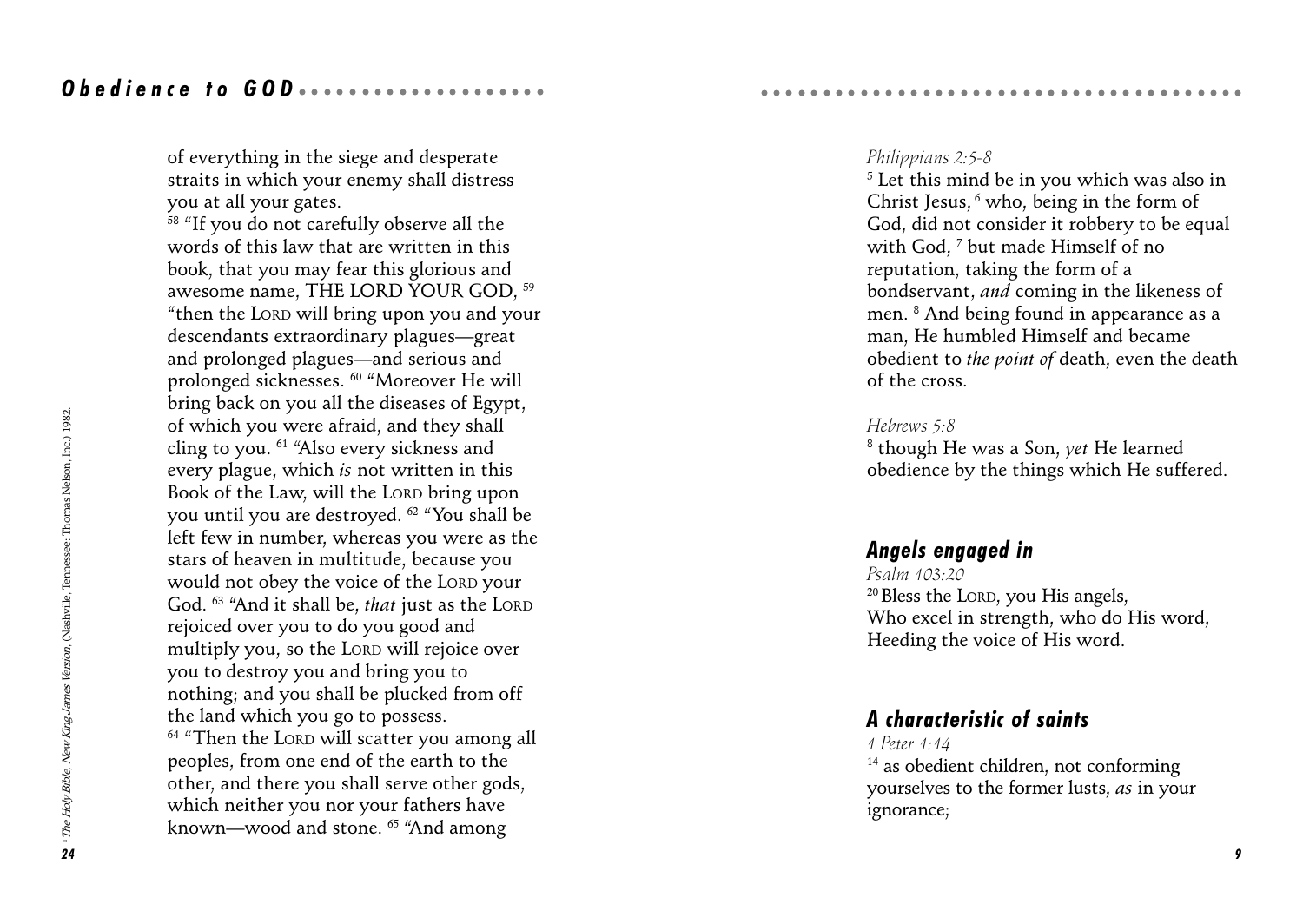### Saints elected to

#### 1 Peter 1:2

 $^{\rm 2}$  elect according to the foreknowledge of God the Father, in sanctification of the Spirit, for obedience and sprinkling of the blood of Jesus Christ: Grace to you and peace be multiplied.

### Obligations to

#### Acts 4:19,20

<sup>19</sup> But Peter and John answered and said to them, Whether it is right in the sight of God to listen to you more than to God, you judge.  $20$  "For we cannot but speak the things which we have seen and heard."

#### Acts 5:29

<sup>29</sup> But Peter and the *other* apostles answered and said: We ought to obey God rather than men.

### Exhortations to

#### Jeremiah 26:13

<sup>13</sup> "Now therefore, amend your ways and your doings, and obey the voice of the LORD your God; then the LORD will relent concerning the doom that He has pronounced against you.

new wine or oil, or the increase of your cattle or the offspring of your flocks, until they have destroyed you.  $52$  "They shall besiege you at all your gates until your high and fortified walls, in which you trust, come down throughout all your land; and they shall besiege you at all your gates throughout all your land which the LORD your God has given you.<sup>53</sup> "You shall eat the fruit of your own body, the flesh of your sons and your daughters whom the LORD your God has given you, in the siege and desperate straits in which your enemy shall distress you.  $54$  "The sensitive and very refined man among you will be hostile toward his brother, toward the wife of his bosom, and toward the rest of his children whom he leaves behind,  $55$  "so that he will not give any of them the flesh of his children whom he will eat, because he has nothing left in the siege and desperate straits in which your enemy shall distress you at all your gates. <sup>56</sup> "The tender and delicate woman among you, who would not venture to set the sole of her foot on the ground because of her delicateness and sensitivity, will refuse to the husband of her bosom, and to her son and her daughter, 57 her placenta which comes out from between her feet and her children whom she bears; for she will eat them secretly for lack

aaaaaaaaaaaaaaaaaaaaaaaaaaaaaaaaaa aaaaa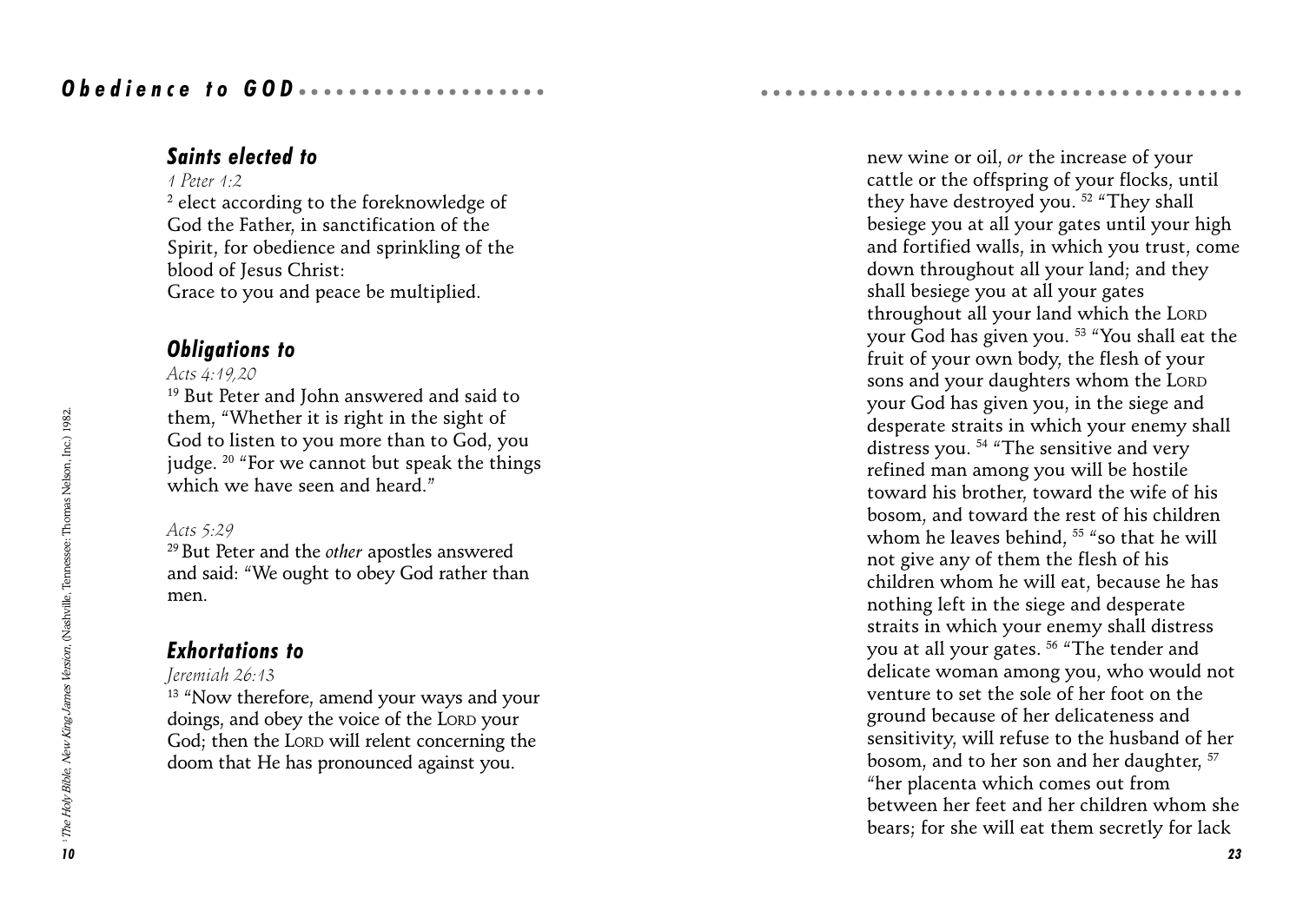your trees and the produce of your land. 43 The alien who is among you shall rise higher and higher above you, and you shall come down lower and lower.<sup>44</sup> "He shall lend to you, but you shall not lend to him; he shall be the head, and you shall be the tail. 45 Moreover all these curses shall come upon you and pursue and overtake you, until you are destroyed, because you did not obey the voice of the LORD your God, to keep His commandments and His statutes which He commanded you.<sup>46</sup> "And they shall be upon you for a sign and a wonder, and on your descendants forever.

<sup>47</sup> "Because you did not serve the LORD your God with joy and gladness of heart, for the abundance of everything, <sup>48</sup> "therefore you shall serve your enemies, whom the LORD will send against you, in hunger, in thirst, in nakedness, and in need of everything; and He will put a yoke of iron on your neck until He has destroyed you.<sup>49 "</sup>The LORD will bring a nation against you from afar, from the end of the earth, as swift as the eagle flies, a nation whose language you will not understand,  $50$  "a nation of fierce countenance, which does not respect the elderly nor show favor to the young.<sup>51</sup> "And they shall eat the increase of your livestock and the produce of your land, until you are destroyed; they shall not leave you grain or

<sup>20</sup> But Jeremiah said, "They shall not deliver you. Please, obey the voice of the LORD which I speak to you. So it shall be well with you, and your soul shall live.

aaaaaaaaaaaaaaaaaaaaaaaaaaaaaaaaaa aaaaa

## Should be...

### ...from the heart

Deuteronomy 11:13

<sup>13</sup> 'And it shall be that if you earnestly obey My commandments which I command you today, to love the LORD your God and serve Him with all your heart and with all your soul,

### Romans 6:17

 $17$  But God be thanked that though you were slaves of sin, yet you obeyed from the heart that form of doctrine to which you were delivered.

### ...with willingness

#### Psalm 18:44

<sup>44</sup> As soon as they hear of me they obey me; The foreigners submit to me.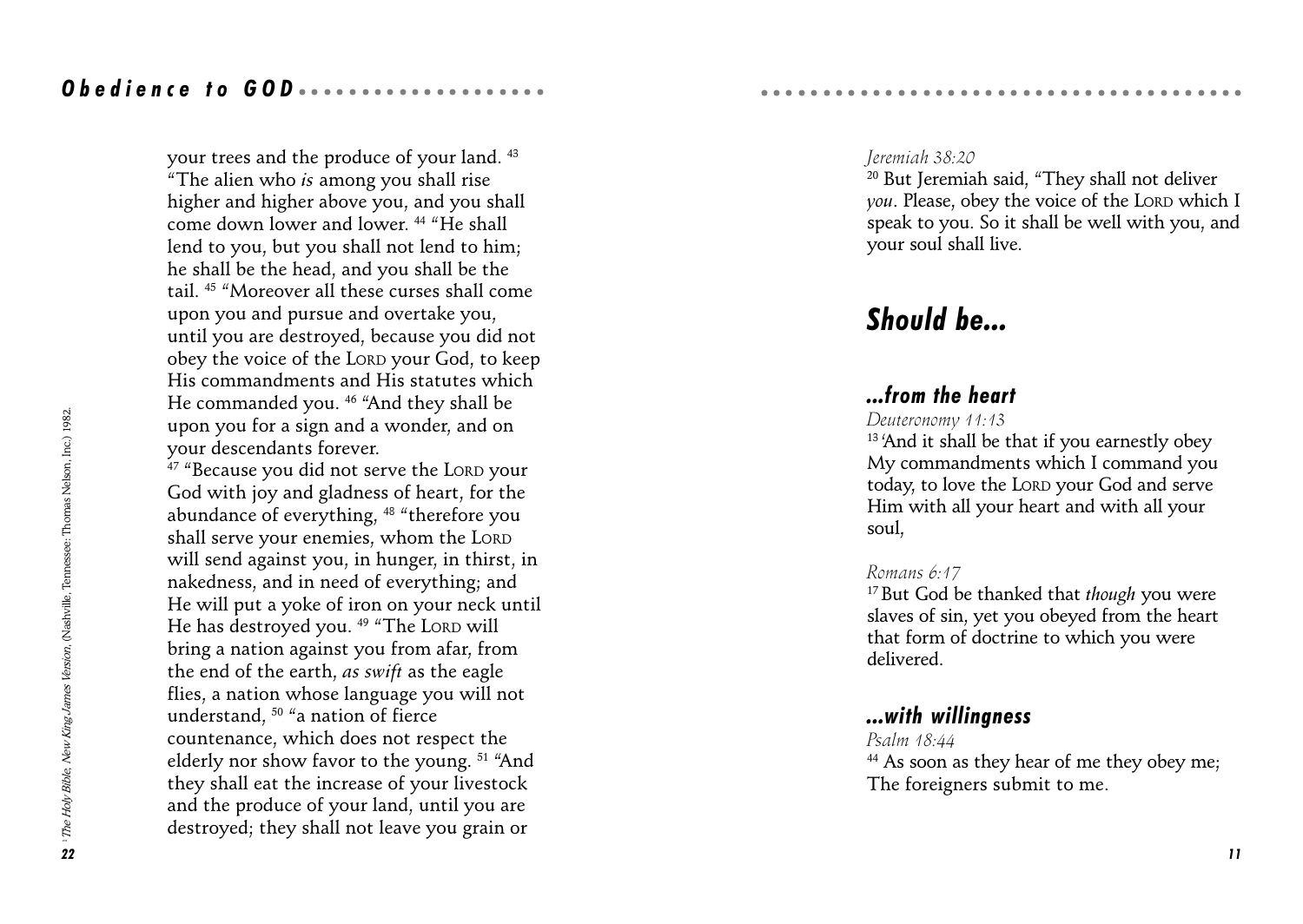Isaiah 1:19

<sup>19</sup> If you are willing and obedient. You shall eat the good of the land;

#### ...unreserved

#### Joshua 22:2,3

 $^{\rm 2}$  and said to them: "You have kept all that Moses the servant of the LORD commanded you, and have obeyed my voice in all that I commanded you. <sup>3</sup> "You have not left your brethren these many days, up to this day, but have kept the charge of the commandment of the LORD your God.

#### ...undeviating

#### Deuteronomy 28:14

 $14$  "So you shall not turn aside from any of the words which I command you this day, to the right or the left, to go after other gods to serve them.

#### ...constant

#### Philippians 2:12

<sup>12</sup> Therefore, my beloved, as you have always obeyed, not as in my presence only, but now much more in my absence, work out your own salvation with fear and trembling;

daughters shall be given to another people, and your eyes shall look and fail with longing for them all day long; and there shall be no strength in your hand.  $33$  "A nation whom you have not known shall eat the fruit of your land and the produce of your labor, and you shall be only oppressed and crushed continually.  $34$  "So you shall be driven mad because of the sight which your eyes see. 35 The LORD will strike you in the knees and on the legs with severe boils which cannot be healed, and from the sole of your foot to the top of your head.  $36$  "The LORD will bring you and the king whom you set over you to a nation which neither you nor your fathers have known, and there you shall serve other gods—wood and stone. <sup>37</sup> "And you shall become an astonishment, a proverb, and a byword among all nations where the LORD will drive you. <sup>38</sup> "You shall carry much seed out to the field but gather little in, for the locust shall consume it.<sup>39</sup> "You shall plant vineyards and tend them, but you shall neither drink of the wine nor gather the grapes; for the worms shall eat them. 40 You shall have olive trees throughout all your territory, but you shall not anoint yourself with the oil; for your olives shall drop off. 41 You shall beget sons and daughters, but they shall not be yours; for they shall go into captivity.<sup>42</sup> "Locusts shall consume all

aaaaaaaaaaaaaaaaaaaaaaaaaaaaaaaaaa aaaaa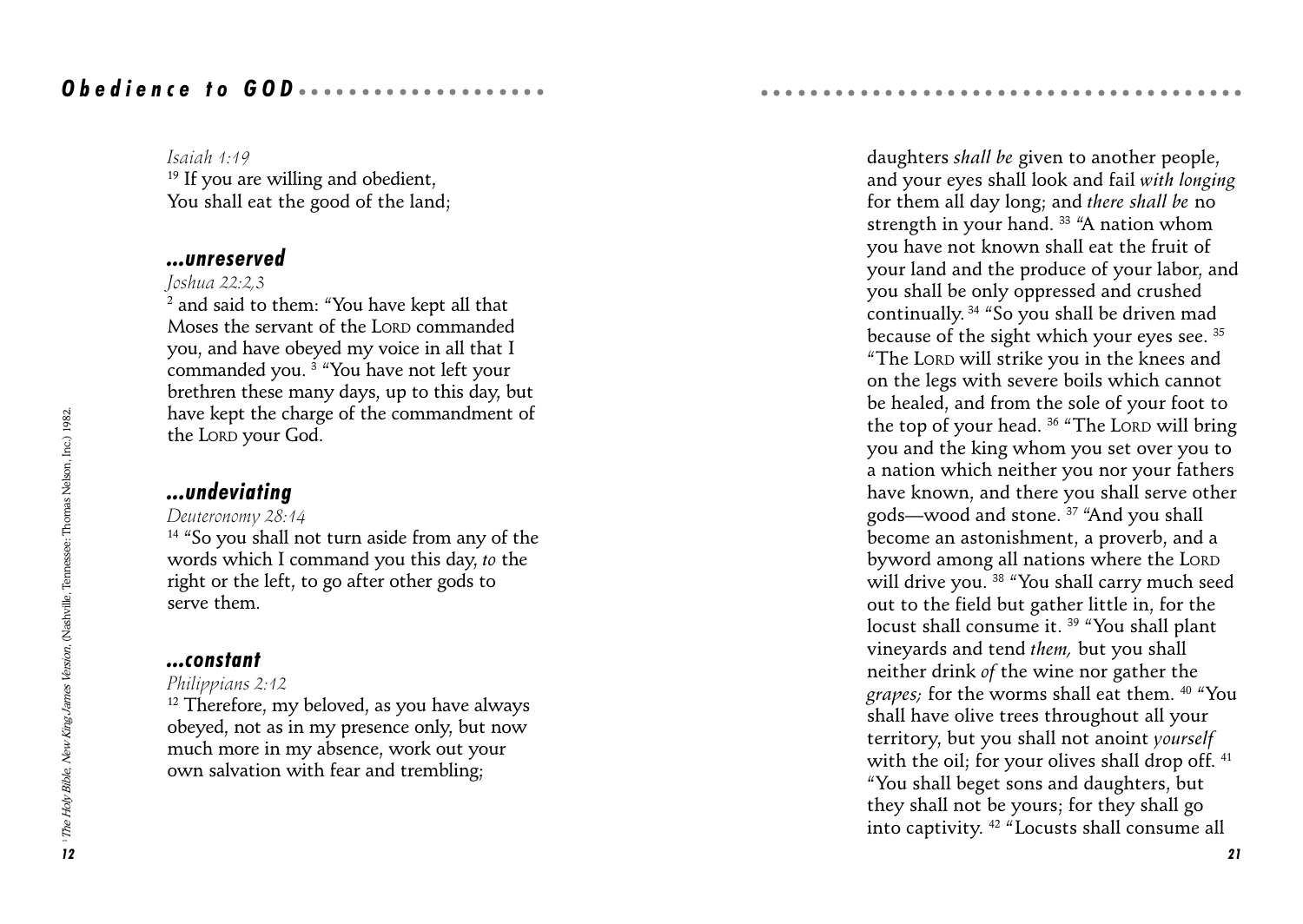LORD will change the rain of your land to powder and dust; from the heaven it shall come down on you until you are destroyed. The LORD will cause you to be defeated before your enemies; you shall go out one way against them and flee seven ways before them; and you shall become troublesome to all the kingdoms of the earth. 26 Your carcasses shall be food for all the birds of the air and the beasts of the earth, and no one shall frighten them away. <sup>27</sup> The LORD will strike you with the boils of Egypt, with tumors, with the scab, and with the itch, from which you cannot be healed. <sup>28</sup> "The LORD will strike you with madness and blindness and confusion of heart. 29 And you shall grope at noonday, as a blind man gropes in darkness; you shall not prosper in your ways; you shall be only oppressed and plundered continually, and no one shall save you.  $30$  "You shall betroth a wife, but another man shall lie with her; you shall build a house, but you shall not dwell in it; you shall plant a vineyard, but shall not gather its grapes.<sup>31</sup> "Your ox shall be slaughtered before your eyes, but you shall not eat of it; your donkey shall be violently taken away from before you, and shall not be restored to you; your sheep shall be given to your enemies, and you shall have no one to rescue them. <sup>32</sup> "Your sons and your

#### Resolve upon

#### Exodus  $24.7$

7 Then he took the Book of the Covenant and read in the hearing of the people. And they said, "All that the LORD has said we will do, and be obedient.

aaaaaaaaaaaaaaaaaaaaaaaaaaaaaaaaaa aaaaa

#### Joshua 24:24

<sup>24</sup> And the people said to Joshua, "The LORD our God we will serve, and His voice we will obey!

### Confess your failure in

#### Daniel 9:10

<sup>10</sup> "We have not obeyed the voice of the LORD our God, to walk in His laws, which He set before us by His servants the prophets.

### Prepare the heart for

#### 1 Samuel 7:3

<sup>3</sup> Then Samuel spoke to all the house of Israel, saying. "If you return to the LORD with all your hearts, then put away the foreign gods and the Ashtoreths from among you, and prepare your hearts for the LORD, and serve Him only; and He will deliver you from the hand of the Philistines."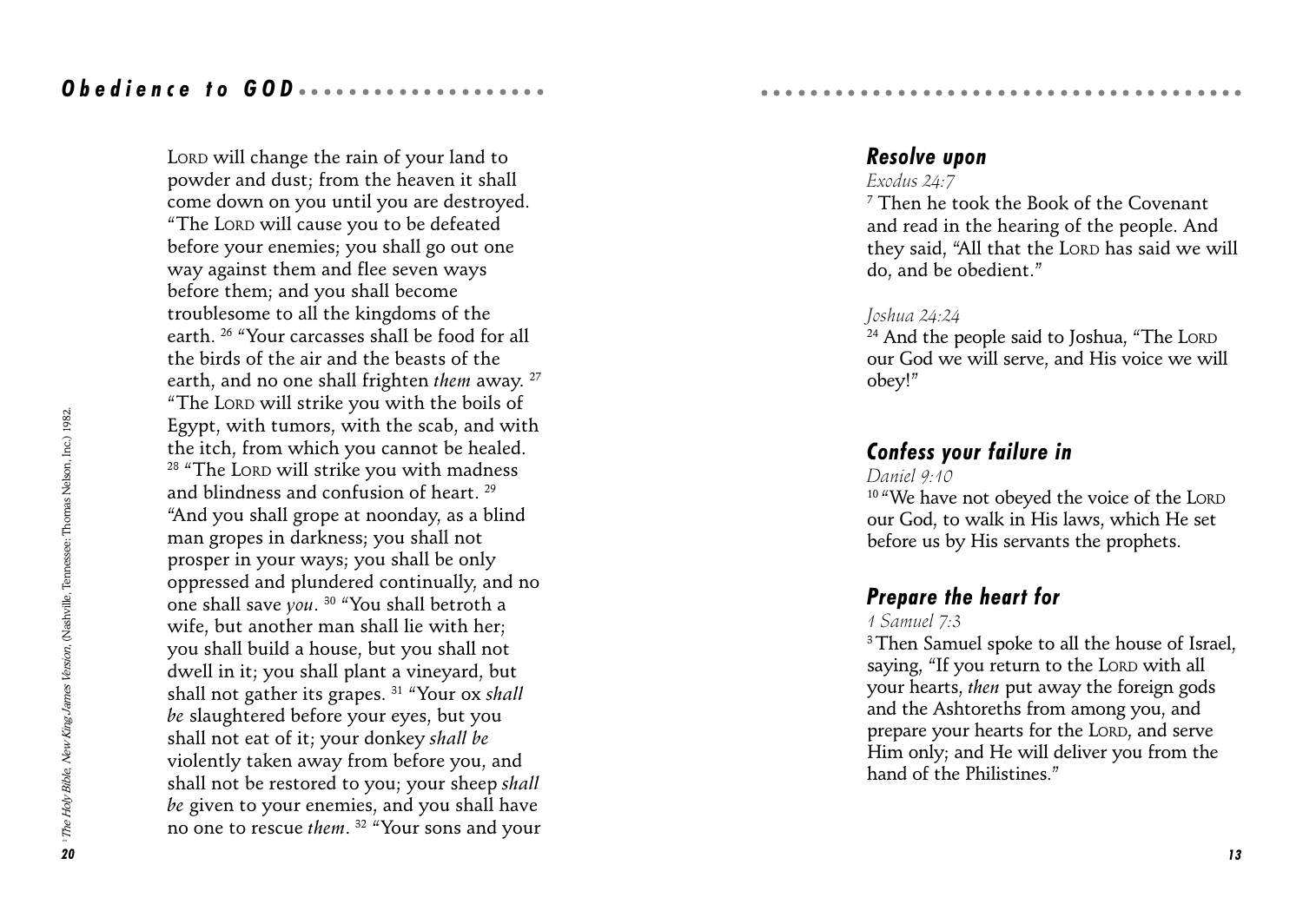#### Ezra 7:10

10 For Ezra had prepared his heart to seek the Law of the LORD, and to do  $it$ , and to teach statutes and ordinances in Israel.

### Pray to be taught

Psalm 119:35 <sup>35</sup> Make me walk in the path of Your commandments, For I delight in it.

Psalm 143:10 <sup>10</sup> Teach me to do Your will. For You are my God; Your Spirit *is* good. Lead me in the land of uprightness.

### Promises to

Exodus 23:22 <sup>22</sup> "But if you indeed obey His voice and do all that I speak, then I will be an enemy to your enemies and an adversary to your adversaries.

#### 1 Samuel 12:14

<sup>14</sup> "If you fear the LORD and serve Him and obey His voice, and do not rebel against the commandment of the LORD, then both you and the king who reigns over you will continue following the LORD your God.

#### Deuteronomy 28:15-68

aaaaaaaaaaaaaaaaaaaaaaaaaaaaaaaaaa aaaaa

 $15$  "But it shall come to pass, if you do not obey the voice of the LORD your God, to observe carefully all His commandments and His statutes which I command you today, that all these curses will come upon you and overtake you: <sup>16</sup> "Cursed shall you be in the city, and cursed shall you be in the country.<sup>17</sup> "Cursed shall be your basket and your kneading bowl. <sup>18</sup> "Cursed shall be the fruit of your body and the produce of your land, the increase of your cattle and the offspring of your flocks.<sup>19</sup> "Cursed shall you be when you come in, and cursed shall you be when you go out.

 $20$  "The LORD will send on you cursing, confusion, and rebuke in all that you set your hand to do, until you are destroyed and until you perish quickly, because of the wickedness of your doings in which you have forsaken Me. <sup>21</sup> "The LORD will make the plague cling to you until He has consumed you from the land which you are going to possess. <sup>22</sup> "The LORD will strike you with consumption, with fever, with inflammation, with severe burning fever, with the sword, with scorching, and with mildew; they shall pursue you until you perish. <sup>23</sup> "And your heavens which are over your head shall be bronze, and the earth which is under you shall be iron.  $24$  "The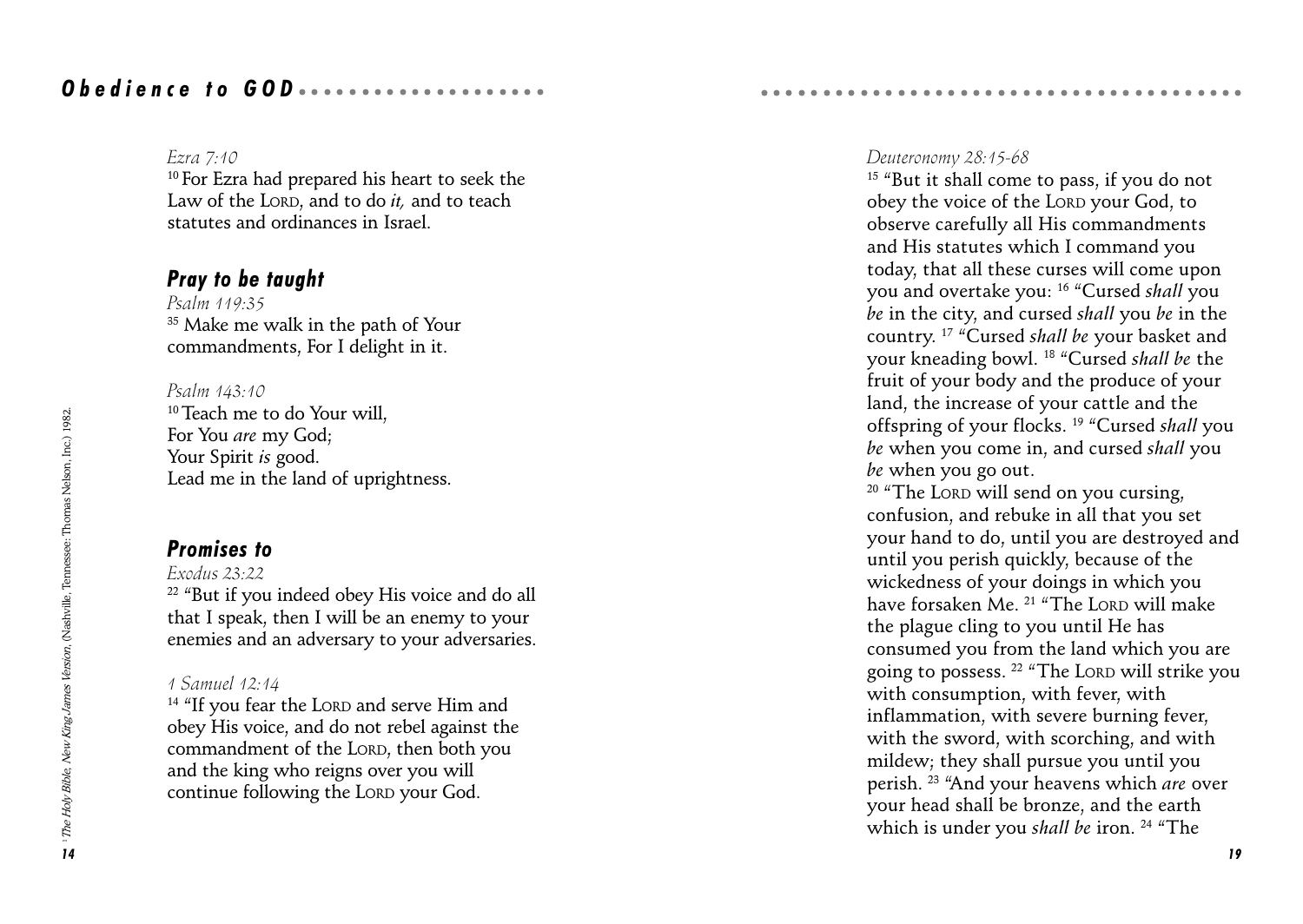### The wicked refuse

Exodus 5:2 <sup>2</sup> And Pharaoh said, "Who *is* the Loro, that I should obey His voice to let Israel go? I do not know the LORD, nor will I let Israel go.

#### Nehemiah 9:17

<sup>17</sup> They refused to obey. And they were not mindful of Your wonders That You did among them. But they hardened their necks, And in their rebellion They appointed a leader To return to their bondage. But You are God, Ready to pardon, Gracious and merciful, Slow to anger, Abundant in kindness, And did not forsake them.

### Punishment of refusing

Deuteronomy 11:28

<sup>28</sup> "and the curse, if you do not obey the commandments of the LORD your God, but turn aside from the way which I command you today, to go after other gods which you have not known.

#### Isaiah 1:19 <sup>19</sup> If you are willing and obedient. You shall eat the good of the land;

aaaaaaaaaaaaaaaaaaaaaaaaaaaaaaaaaa aaaaa

#### Jeremiah 7:23

 $23$  "But this is what I commanded them. saying, Obey My voice, and I will be your God, and you shall be My people. And walk in all the ways that I have commanded you, that it may be well with you.

### To be universal in the latter days

#### Daniel 7:27

<sup>27</sup> Then the kingdom and dominion, And the greatness of the kingdoms under the whole heaven, Shall be given to the people, the saints of the Most High. His kingdom is an everlasting kingdom, And all dominions shall serve and obey Him.

### Blessedness of

Deuteronomy 11:27  $27$  "the blessing, if you obey the commandments of the LORD your God which I command you today;